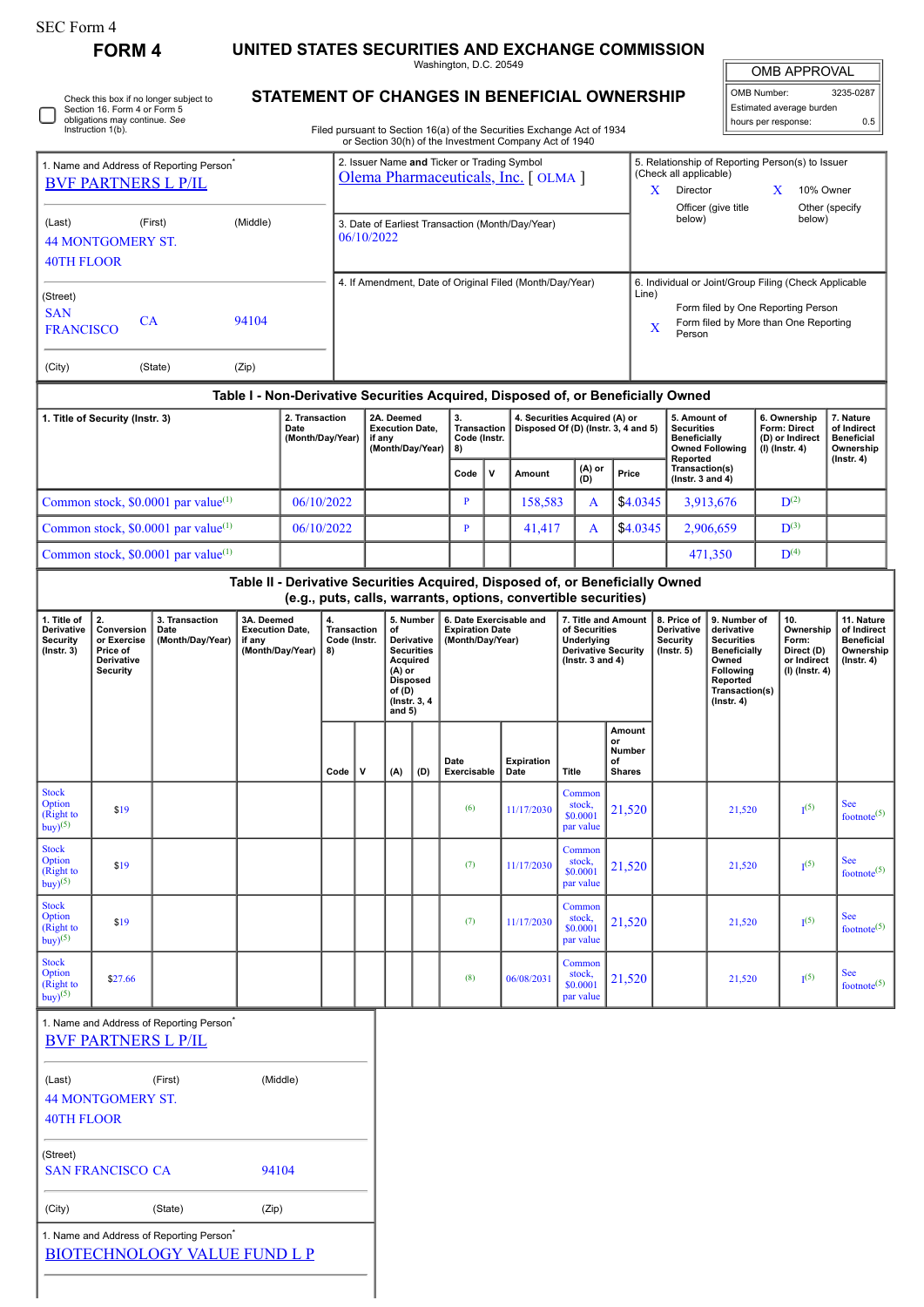| (Last)                                                                              | (First)                                       | (Middle) |  |  |  |
|-------------------------------------------------------------------------------------|-----------------------------------------------|----------|--|--|--|
| <b>44 MONTGOMERY STREET</b>                                                         |                                               |          |  |  |  |
| 40TH FL                                                                             |                                               |          |  |  |  |
| (Street)<br><b>SAN FRANCISCO CA</b>                                                 |                                               | 94104    |  |  |  |
| (City)                                                                              | (State)                                       | (Zip)    |  |  |  |
| 1. Name and Address of Reporting Person <sup>®</sup><br><b>BVF I GP LLC</b>         |                                               |          |  |  |  |
| (Last)                                                                              | (First)<br>44 MONTGOMERY ST., 40TH FLOOR      | (Middle) |  |  |  |
| (Street)<br>SAN FRANCISCO CA                                                        |                                               | 94104    |  |  |  |
| (City)                                                                              | (State)                                       | (Zip)    |  |  |  |
| 1. Name and Address of Reporting Person <sup>*</sup>                                |                                               |          |  |  |  |
|                                                                                     | <b>BIOTECHNOLOGY VALUE FUND II LP</b>         |          |  |  |  |
| (Last)<br><b>44 MONTGOMERY STREET</b><br>40TH FL                                    | (First)                                       | (Middle) |  |  |  |
| (Street)<br><b>SAN FRANCISCO CA</b>                                                 |                                               | 94104    |  |  |  |
| (City)                                                                              | (State)                                       | (Zip)    |  |  |  |
| 1. Name and Address of Reporting Person <sup>®</sup><br><b>BVF II GP LLC</b>        |                                               |          |  |  |  |
| (Last)                                                                              | (First)<br>44 MONTGOMERY ST., 40TH FLOOR      | (Middle) |  |  |  |
| (Street)<br><b>SAN FRANCISCO CA</b>                                                 |                                               | 94104    |  |  |  |
| (City)                                                                              | (State)                                       | (Zip)    |  |  |  |
| 1. Name and Address of Reporting Person <sup>*</sup>                                | <b>Biotechnology Value Trading Fund OS LP</b> |          |  |  |  |
| (Last)<br><b>P.O. BOX 309 UGLAND HOUSE</b>                                          | (First)                                       | (Middle) |  |  |  |
| (Street)<br><b>GRAND</b><br><b>CAYMAN</b>                                           | E9                                            | KY1-1104 |  |  |  |
| (City)                                                                              | (State)                                       | (Zip)    |  |  |  |
| 1. Name and Address of Reporting Person <sup>®</sup><br><b>BVF Partners OS Ltd.</b> |                                               |          |  |  |  |
| (Last)<br><b>P.O. BOX 309 UGLAND HOUSE</b>                                          | (First)                                       | (Middle) |  |  |  |
| (Street)<br><b>GRAND</b><br><b>CAYMAN</b>                                           | E9                                            | KY1-1104 |  |  |  |
| (City)                                                                              | (State)                                       | (Zip)    |  |  |  |
| 1. Name and Address of Reporting Person <sup>*</sup><br><b>BVF GP HOLDINGS LLC</b>  |                                               |          |  |  |  |
| (Last)                                                                              | (First)<br>44 MONTGOMERY ST., 40TH FLOOR      | (Middle) |  |  |  |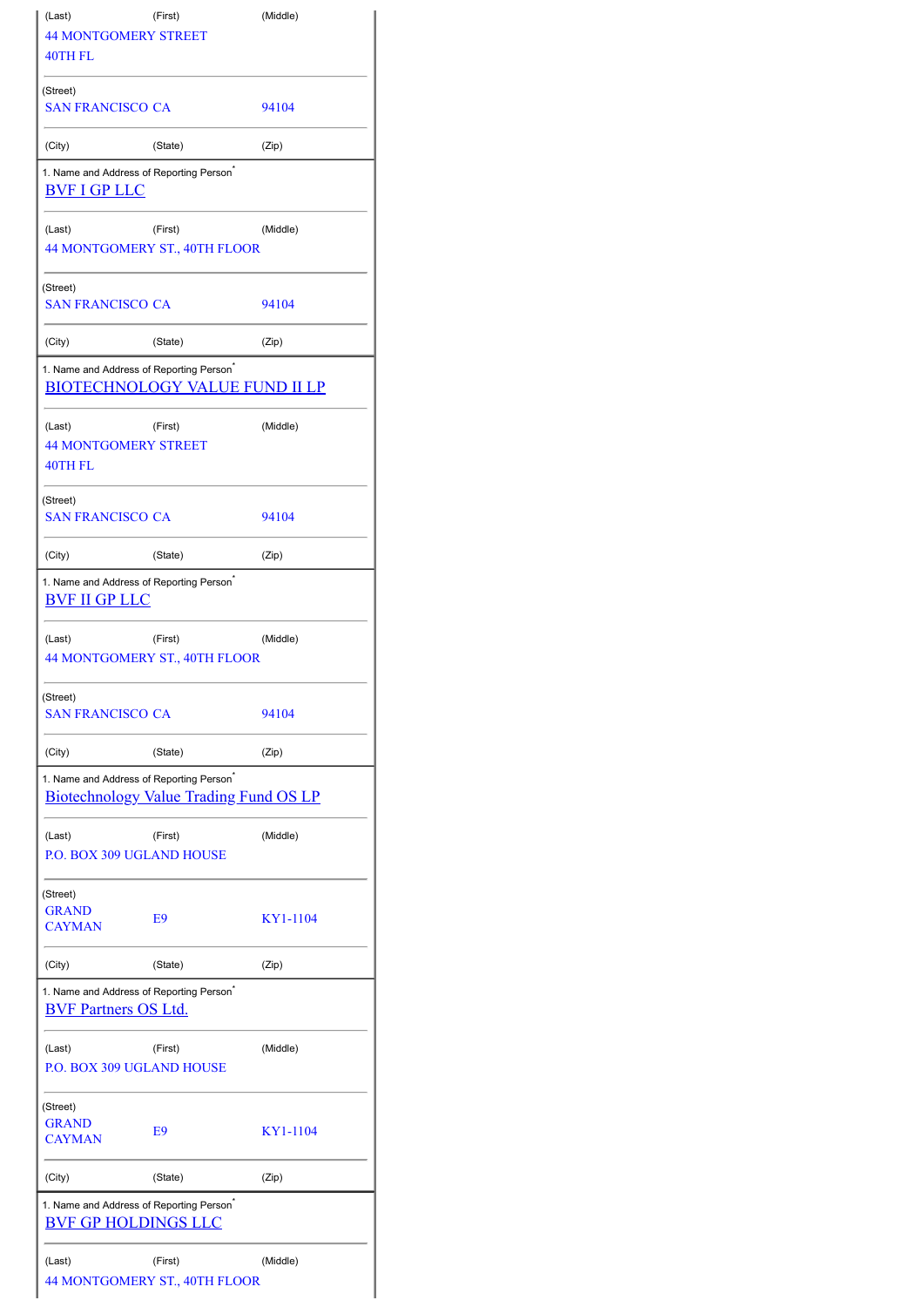| (Street)<br><b>SAN FRANCISCO CA</b>                                           |         | 94104    |  |  |  |  |
|-------------------------------------------------------------------------------|---------|----------|--|--|--|--|
| (City)                                                                        | (State) | (Zip)    |  |  |  |  |
| 1. Name and Address of Reporting Person <sup>®</sup><br><b>BVF INC/IL</b>     |         |          |  |  |  |  |
| (Last)                                                                        | (First) | (Middle) |  |  |  |  |
| <b>44 MONTGOMERY STREET</b>                                                   |         |          |  |  |  |  |
| 40TH FL                                                                       |         |          |  |  |  |  |
| (Street)                                                                      |         |          |  |  |  |  |
| <b>SAN FRANCISCO CA</b>                                                       |         | 94104    |  |  |  |  |
| (City)                                                                        | (State) | (Zip)    |  |  |  |  |
| 1. Name and Address of Reporting Person <sup>®</sup><br><b>LAMPERT MARK N</b> |         |          |  |  |  |  |
| (Last)                                                                        | (First) | (Middle) |  |  |  |  |
| <b>44 MONTGOMERY STREET</b>                                                   |         |          |  |  |  |  |
| 40TH FL                                                                       |         |          |  |  |  |  |
| (Street)                                                                      |         |          |  |  |  |  |
| <b>SAN FRANCISCO CA</b>                                                       |         | 94104    |  |  |  |  |
| (City)                                                                        | (State) | (Zip)    |  |  |  |  |

## **Explanation of Responses:**

1. This Form 4 is filed jointly by Biotechnology Value Fund, L.P. ("BVF"), Biotechnology Value Fund II, L.P. ("BVF2"), Biotechnology Value Trading Fund OS LP ("Trading Fund OS"), BVF Partners OS Ltd. ("Partners OS"), BVF I GP LLC ("BVF GP"), BVF II GP LLC ("BVF2 GP"), BVF GP Holdings LLC ("BVF GPH"), BVF Partners L.P. ("Partners"), BVF Inc. and Mark N. Lampert (collectively, the sucred to a compart), BVF Inc. and Mark

2. Securities owned directly by BVF. As the general partner of BVF, BVF GP may be deemed to beneficially own the securities owned directly by BVF. As the sole member of BVF GP, BVF GPH may be deemed to beneficially own securities owned directly by BVF. As the investment manager of BVF, Partners may be deemed to beneficially own the securities owned directly by BVF. As the investment adviser<br>and general partner securities owned directly by BVF.

3. Securities owned directly by BVF2. As the general partner of BVF2, BVF2 GP may be deemed to beneficially own the securities owned directly by BVF2. As the sole member of BVF2 GP, BVF GPH may<br>be deemed to beneficially ow adviser and general partner of Partners, BVF Inc. may be deemed to beneficially own the securities owned directly by BVF2. As a director and officer of BVF Inc., Mr. Lampert may be deemed to beneficially own the securities

4 Securities owned directly by Trading Fund OS. As the general partner of Trading Fund OS, Partners OS may be deemed to beneficially own the securities owned directly by Trading Fund OS. As the investment manager of Trading Fund OS and the sole member of Partners OS, Partners may be deemed to beneficially own the securities owned directly by Trading Fund OS. As the investment adviser and<br>general partner of Partne own the securities owned directly by Trading Fund OS.

5. Partners, BVF Inc. and Mr. Lampert may be deemed to have a pecuniary interest in the securities reported owned herein due to a certain agreement between Partners and Gorjan Hrustanovic, who serves on<br>the Issuer's board the securities reported owned herein to Partners. As such, Mr. Hrustanovic disclaims beneficial ownership of the securities reported herein except to the extent of his pecuniary interest therein.

6. The shares subject to the option have fully vested.

7. The shares subject to the option vest in a series of 36 successive equal monthy installments measured from November 18, 2020, subject to Mr. Hrustanovic's continuous service on the Issuer's board of directors through each applicable vesting date.

8. The shares subject to the option have fully vested.

## **Remarks:**

For purposes of Section 16 of the Securities Exchange Act of 1934, as amended, each of the Reporting Persons may be deemed to be a director by deputization of the Issuer due to a member of Partners, Gorjan Hrustanovic, serving on the Board of Directors of the Issuer, and his agreement to transfer the economic benefit, if any, received upon the sale of the shares issuable upon exercise of the securities reported owned herein to Partners.

| <b>BVF Partners L.P., By: BVF</b><br><u>Inc., its general partner, By: /s/ 06/14/2022</u><br>Mark N. Lampert, President                                       |            |
|---------------------------------------------------------------------------------------------------------------------------------------------------------------|------------|
| <b>Biotechnology Value Fund,</b><br>L.P., By: BVF I GP LLC, its<br>general partner, By: /s/ Mark<br>N. Lampert, Chief Executive<br>Officer                    | 06/14/2022 |
| <b>BVF I GP LLC, By: /s/ Mark</b><br>N. Lampert, Chief Executive<br>Officer                                                                                   | 06/14/2022 |
| Biotechnology Value Fund II,<br>L.P., By: BVF II GP LLC, its<br>general partner, By: /s/ Mark<br>N. Lampert, Chief Executive<br>Officer                       | 06/14/2022 |
| <b>BVF II GP LLC, By: /s/ Mark</b><br>N. Lampert, Chief Executive<br>Officer                                                                                  | 06/14/2022 |
| <b>BVF Partners OS Ltd., By:</b><br><b>BVF Partners L.P., its sole</b><br>member, By: BVF Inc., its<br>general partner, By: /s/ Mark<br>N. Lampert, President | 06/14/2022 |